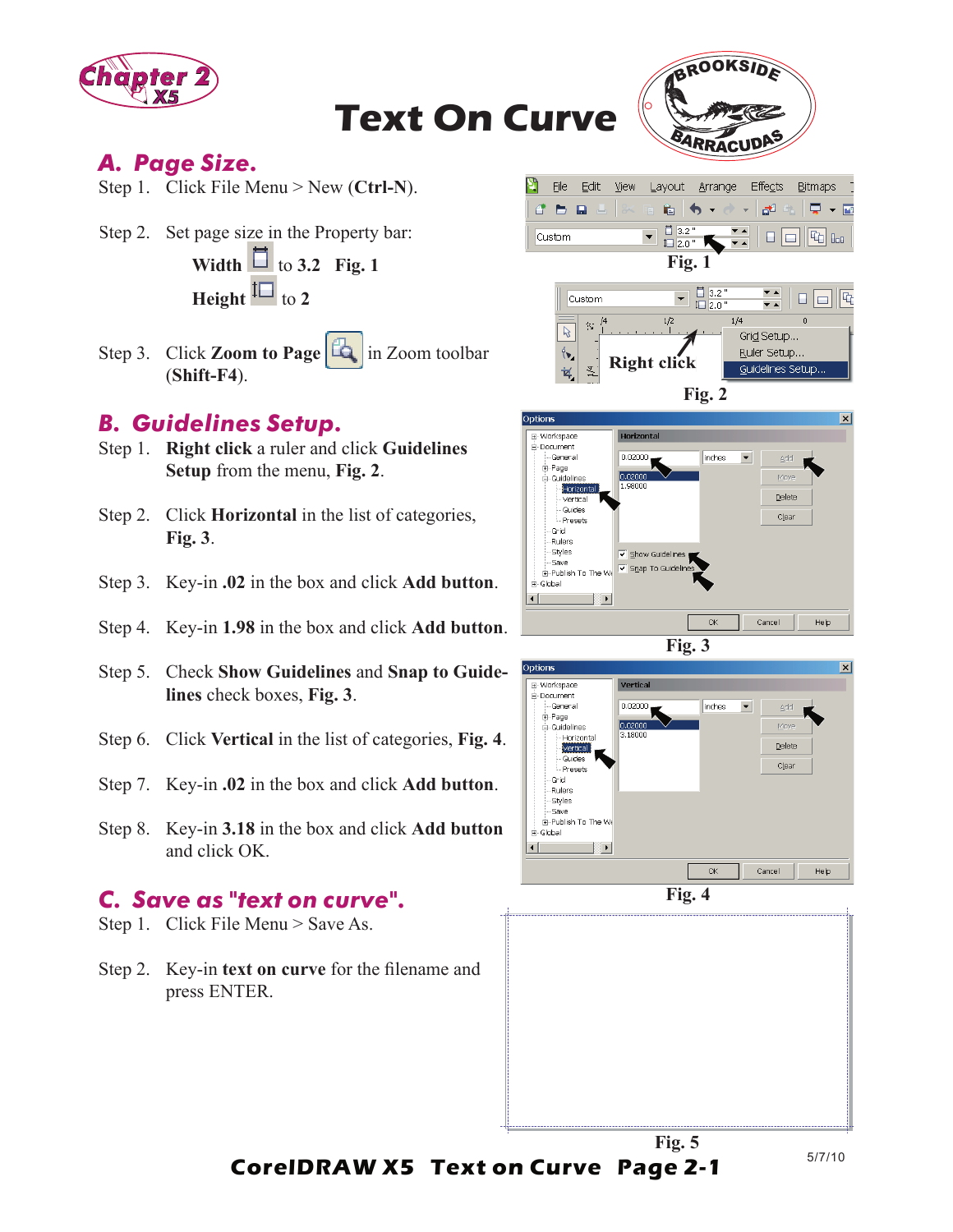# *D. Draw Ellipse.*

- Step 1. Click the **Ellipse Tool**  $\Box$  in the toolbar.
- Step 2. Start the ellipse from the center of the page. **Hold down Shift key** on the keyboard as you drag outwards from the center of page, **Fig. 6**.
- Step 3. Click the **Arrow Tool** in the toolbar. Select the ellipse and drag the handles of the ellipse to adjust the ellipse to snap to the guidelines, **Fig. 6**.





Transformation ⊕∣

Scale:

 $\sigma$  너 있어

Mirror:

### *E. Duplicate and Scale Ellipse.*

- Step 1. Click Arrange Menu > Transformations > Scale (**Alt-F9**).
- Step 2. Select the ellipse if it is not selected.



Click **Apply** button, **Fig. 7** and **Fig. 8**.

Step 4. Close the Transformation docker, click the  $\vert \times \vert$  in the title ips Text Table Window Help  $TQOS$ bar.  $\bullet$   $\blacksquare$  | 60% Snap to • 瓷

### *F. Add BROOKSIDE Text.*

- Step 1. Click the **Text Tool**  $\boxed{A}$  in the toolbar **and click in the drawing area**.
- Step 2. In the Property bar set: **Font to Arial Black**, **Fig. 9. Size to 20**



 $O$  Arial Black

**Fig. 9**

20 pt

Step 3. Lock the caps and key-in **BROOKSIDE** from the keyboard, **Fig. 10.**

### **CorelDRAW X5 Text on Curve Page 2-2**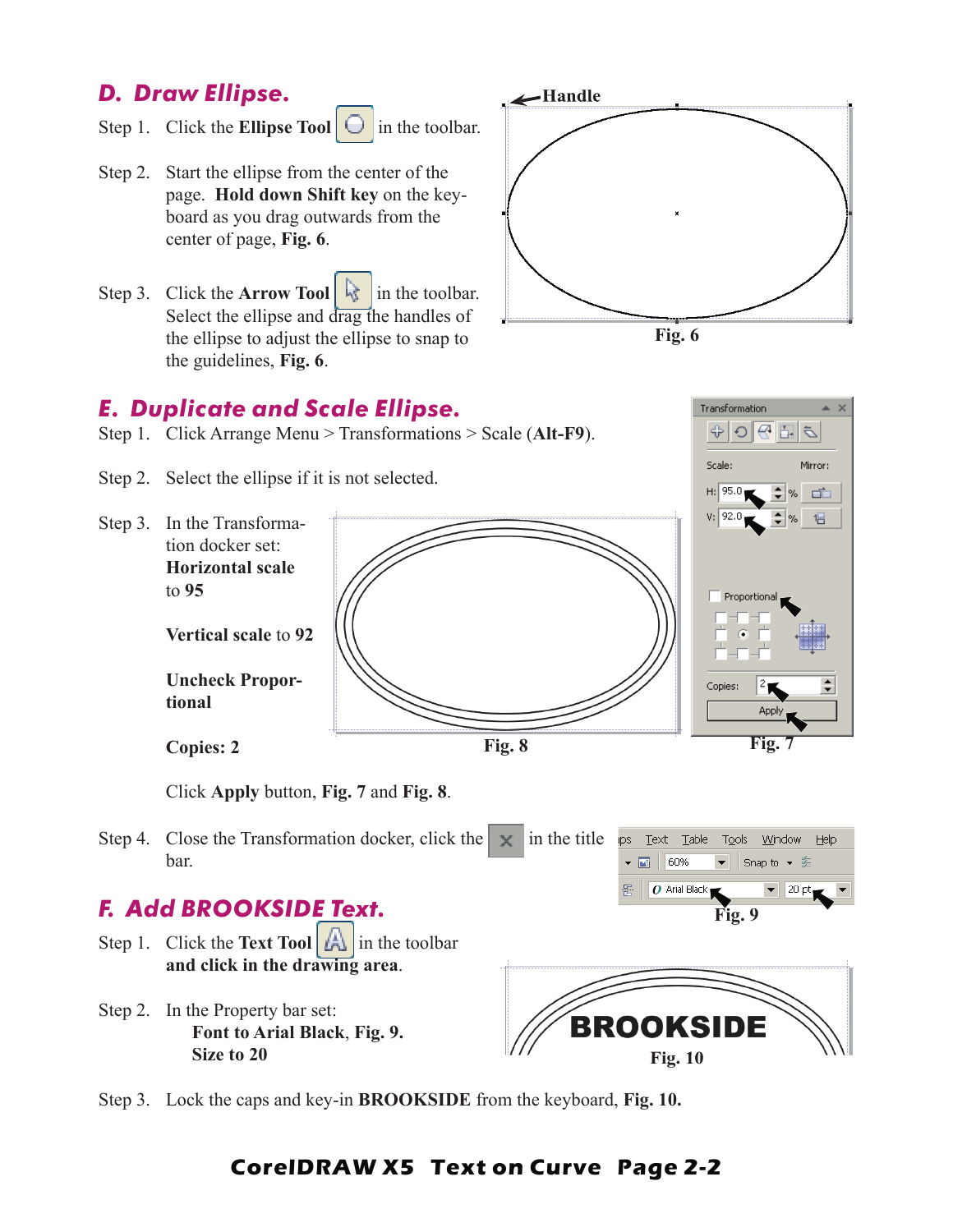Step 4. Click the **Arrow Tool** in the toolbar. 8年 电  $\frac{1}{2}$  0.0 Step 5. Select both the **BROOKSIDE** text object and the smallest ellipse. Use Shift click, first **Fig. 11** select the **BROOKSIDE** text object and **BROOKS then** hold down the Shift key and select smallest ellipse. Step 6. Click Text Menu > Fit Text to Path. **Fig. 12 Smallest** Step 7. In the Property bar set: Text Table Tools Window Help **Distance from Path**  $\frac{1}{2}$  **to -.2, Fig. 11 and Fig. 12.**  $\bullet$   $\blacksquare$  60% Snap to ▼ 差 O Arial Black  $|20pt$ Step 8. Click Arrange Menu > Break Text Apart (**Ctrl-K**). **Fig. 13** Step 9. Save. Use **Ctrl-S**. *G. Add BARRACUDAS Text.* **BARRACUDAS** Step 1. Click the **Text Tool**  $\left|\bigwedge_{n=1}^{\infty}\right|$  in the toolbar **and click in the drawing area**. Step 2. In the Property bar set: **Font to Arial Black Fig. 14 Size to 20**, **Fig. 13.** Step 3. Lock the caps and key-in **BARRACU-DAS** from the keyboard, **Fig. 14. BARRACUDAS** Step 4. Click Text Menu > Fit Text to Path. **Red line**Step 5. Move the cursor to the bottom center of the smallest ellipse. The text should set **Fig. 15** upside down on the smallest ellipse File View Layout Arrange Effects Bitmaps Text Table Edit and a red line will highlight the middle  $\nabla - \mathbf{F}$ n n 88 € 60% of the ellipse. Click when the red line ABC  $\leftarrow$   $\frac{1}{2}$  3.599  $\frac{1}{2}$ <sup>88</sup> 0.0 indicates you are at the middle point, Mirror Text: **Fig. 15**. **Fig. 16** Step 6. In the Property bar click: Mirror Horizontally **Fig.** 16 Mirror Vertically

File

Edit View Layout Arrange

BARRACUDAS

Effects

Step 7. Click Arrange Menu > Break Text Apart (**Ctrl-K**).

**CorelDRAW X5 Text on Curve Page 2-3** Step 8. Save. Use **Ctrl-S**. **Fig. 17**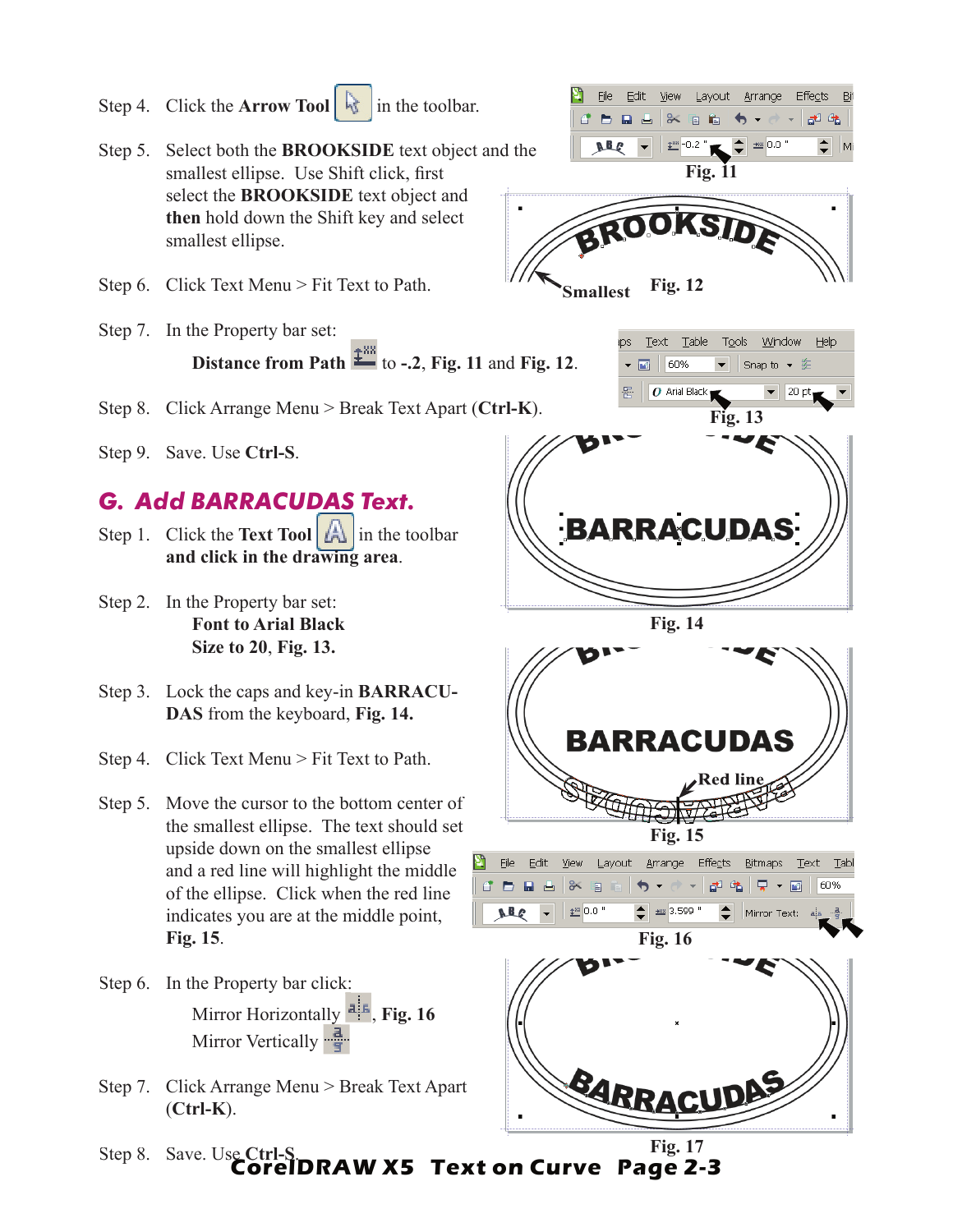## *H. Delete Small Ellipse.*

Step 1. Click the **smallest ellipse.**

 $E$   $E$   $\rightarrow$   $E$  $1$  of  $1$  $\triangleright$   $\triangleright$   $\uplus$  Page 1  $\overline{\mathbb{R}} \setminus \overline{\mathbb{R}}$ Width: 2.852 Height: 1.651 Center: (1.600, 0.995) inches Ellipse on Layer 1 (-0.263, 0.355) Click an object twice for rotating/skewing; dbl-chaking tool selects all o **Fig. 18Ellipse**

If **Ellipse on Layer 1** is displayed

in the Status bar at the bottom of the screen, **Fig. 18** to Step 5.

If **Ellipse is not displayed** continue with Step 2.

- Step 2. Break ellipse from path, use Arrange Menu > Break Text Apart (**Ctrl-K**).
- Step 3. Click any unused space in the drawing to deselect text and path.

Step 4. Click the **smallest ellipse.**

Step 5. Use the Delete key to **delete smallest ellipse**, Fig. Import Wizard

## *I. Save Cuda from Web Site.*

- Step 1. **Open FireFox** browser. Use Start Menu > All Programs > Mozilla FireFox. First time starting FireFox, select: **Don't import anything** and **Next**, **Fig. 20**. **Always perform this check when starting Firefox** and Yes, **Fig. 21**. **Default Browse**
- Step 2. Find Tech Ed web site by googling **cudacountry**.
- Step 3. At Brookside Tech Ed web site click **Home button.**
- Step 4. Click **Links button**.
- Step 5. Scroll down and click **Brookside Barracuda Graphics** under Student Projects.
- Step 6. **Right click** the first barracuda graphic and click **Save Link As**, **Fig. 22**.



**Fig. 19**







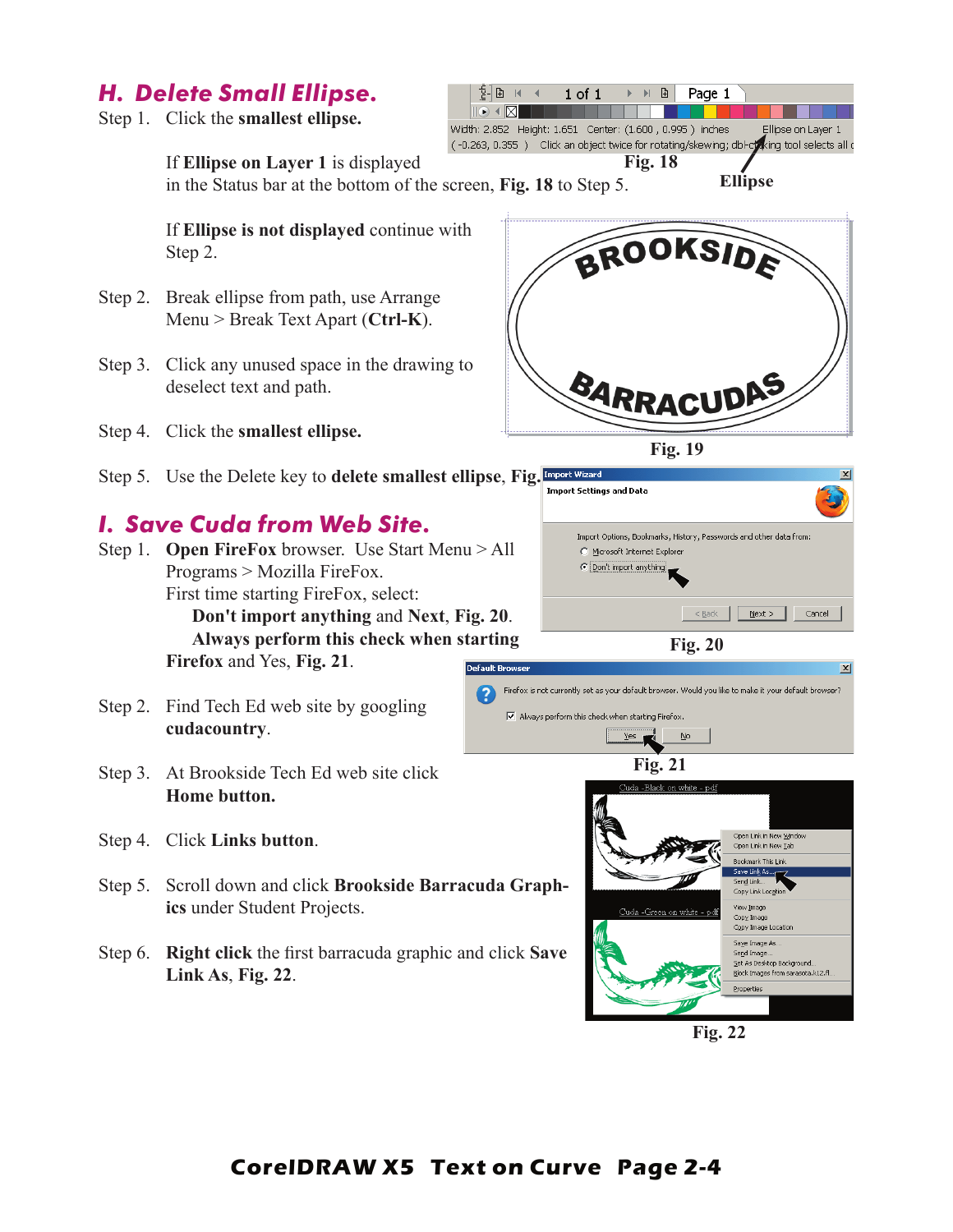Step 7. Click **My Documents** button and Save to save the cuda1 file as pdf file, **Fig. 23**.

### *J. Import Cuda.*

- Step 1. Switch back to your Corel-DRAW file (Alt-Tab).
- Step 2. Click File Menu > Import.
- Step 3. Select **cuda1** file and click Import.
- Step 4. Click Text in the Import PDF dialog box and click OK, **Fig. 24**.
- Step 5. Click in the drawing to place the cuda graphic.
- Step 6. Use **P** key on keyboard to center cuda on page.
- Step 7. Use **F4** to zoom out.
- Step 8. **Shift drag** a **corner handle** to scale the cuda down to fit, Fig. 25.

## *K. Set Color and Line Width.*

- Step 1. Click the outer ellipse to select it, **Fig. 27**.
- Step 2. **Right click** red in the **Color** palette, **Fig. 26** to change the outline color of outer ellipse to red. Red is the cut color on laser.
- Step 3. In the Property bar, set the Outline width





| phic.                           | ⊠<br><b>Import PDF</b>                        |
|---------------------------------|-----------------------------------------------|
|                                 | Import Text As                                |
|                                 | $\odot$ [[ext]                                |
| page.                           | C Curves                                      |
|                                 | Import Comments and place on a separate layer |
| <b>Only use</b>                 | Cancel<br>OK                                  |
| corner handle<br>to adjust size | <b>Fig. 24</b>                                |
|                                 | BROOKSIDE<br>ARRACUDAS                        |

**Fig. 25**